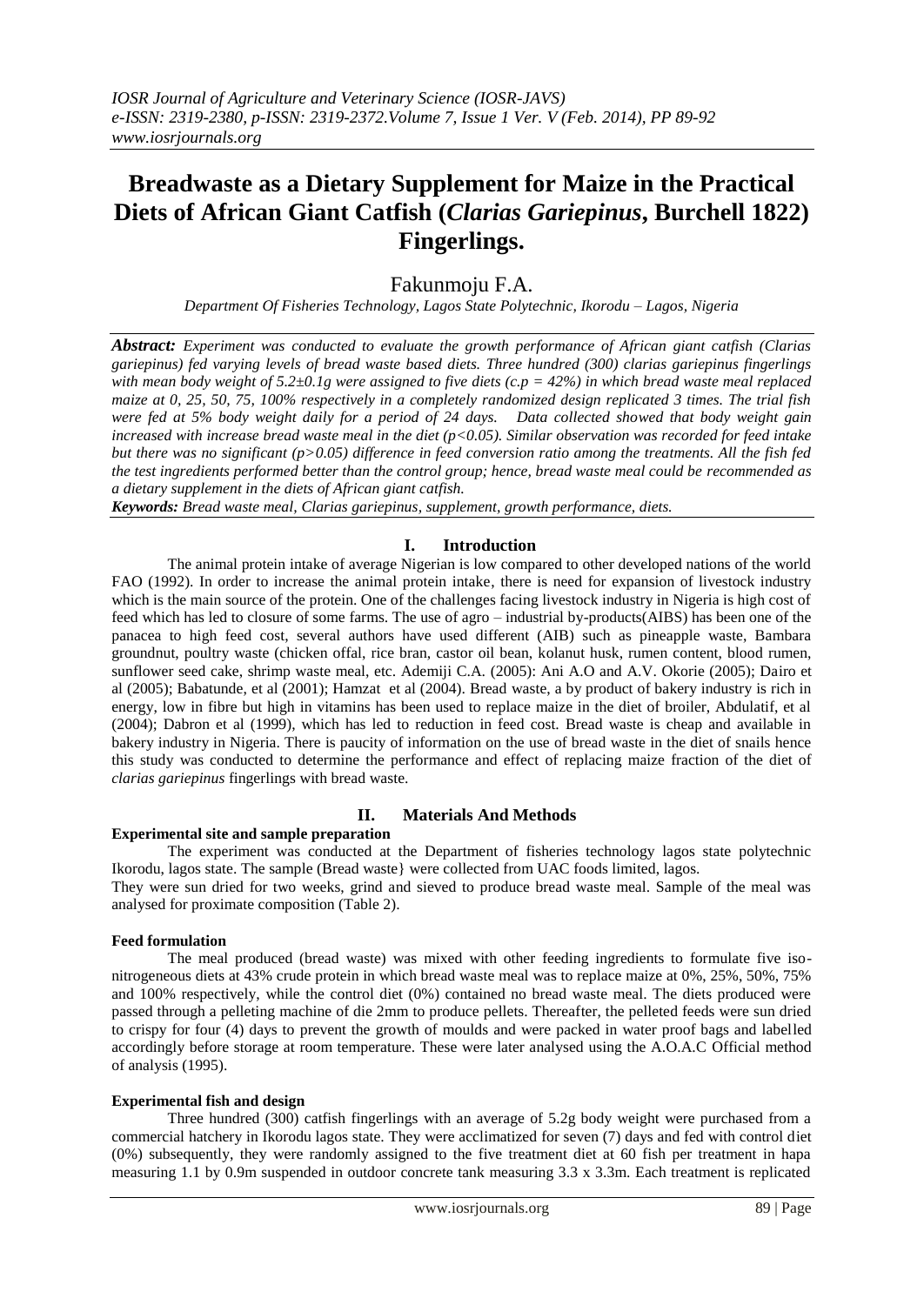trice in a completely randomized design having twenty (20) fish per replicate. They were fed the experimental diet for a period of 12 weeks at the rate of 5% body weight per day, showed between morning (7-8am) and evening (5-6pm). The water was changed every other day to allow for good performance of the fish.

#### **Data collection and statistical analysis**

The experimental fish (fingerlings) in each hapa were weighed at the beginning of the experiment and forth nightly, using a digital weighing balance and returned into the respective hapas thereafter, their feed intake were adjusted according to the new body weight gained forth nightly.

Data on feed intake, weight gained and fed conversion ratio for the five groups were collected and subjected to analysis of variance, where significant differences was detected, means were separated using multiple range test as outlined by obi (1990).

| Ingredients                                       | BW0%  | <b>BW25%</b> | <b>BW50%</b> | <b>BW75%</b> | <b>BW100%</b> |
|---------------------------------------------------|-------|--------------|--------------|--------------|---------------|
| Maize                                             | 30    | 22.5         | 15           | 7.5          |               |
| <b>Bread</b> waste                                |       | 7.5          | 15           | 22.5         | 30            |
| Fishmeal                                          | 45    | 45           | 45           | 45           | 45            |
| Soyameal                                          | 17.25 | 17.25        | 17.25        | 17.25        | 17.25         |
| Bone meal                                         | 5     | 5            | 5            | 5            | 5             |
| Fish premix                                       | 0.25  | 0.25         | 0.25         | 0.25         | 0.25          |
| Salt                                              | 0.25  | 0.25         | 0.25         | 0.25         | 0.25          |
| Vit C                                             | 0.25  | 0.25         | 0.25         | 0.25         | 0.25          |
| <b>Starch Binder</b>                              | 1.00  | 1.00         | 1.00         | 1.00         | 1.00          |
| Lysine                                            | 0.5   | 0.5          | 0.5          | 0.5          | $0.5^{\circ}$ |
| Methionine                                        | 0.5   | 0.5          | 0.5          | 0.5          | 0.5           |
| Calculated analysis                               |       |              |              |              |               |
| Crude protein 43%                                 |       | 43.14%       | 43.38%       | 43.57%       | 43.77%        |
| Metabolizable                                     |       |              |              |              |               |
| Energy(Kcal/kg ME) 2736.9 2745.29 2753.68 2762.07 |       |              |              |              | 2770.46       |

#### **Table 1. Gross composition of experimental diet**

#### **III. Result And Discussion**

The chemical composition of the bread waste showed that the crude protein of bread waste (BW) was nearly the same with that of maize while the crude fibre of BW was lower than that of maize (Table 2). The crude protein for BW in this report was recently similar to 10.00% reported by Abdulatif et al (2004). The chemical composition of the experimental diets revealed that the crude protein and crude fibre content of the feed were within the recommended values as reported by Fagbenro and Arowosoge (1991).

However, the crude protein content of the diets increased with increased dietary inclusion of bread waste meal (table 2). This is attributed to superior crude protein content of the test ingredient used over maize (table 2).

The weight gain and specific growth rate of the fish fed bread waste meal based diets were superior to the control group  $(p<0.05)$ . It should be noted that cultured fish in concrete ponds and other artificial enclosures depends solely on the nutrient from the feed for growth with little or no contribution from natural food, hence, the general increase in weight of the trial fish was an indication that all the diets met the nutrient requirement for growth in African giant catfish particularly the crude protein (cp=43%) and perhaps the protein energy ratio Fagbenro and Arowosoge (1991); Agbabiaka (2010b).

All the bread waste meal diets supported growth more than the control perhaps due to the medium where fish lives which might have encouraged the growth of phytoplanktons.

The improve weight gain in bread waste meal treatment can also be due to the fibre content of the diets being lower than that of the control diet (table 2). Though all the dietary treatments have fibre concentrations within the recommended range of 8% for catfish. Davis (1985)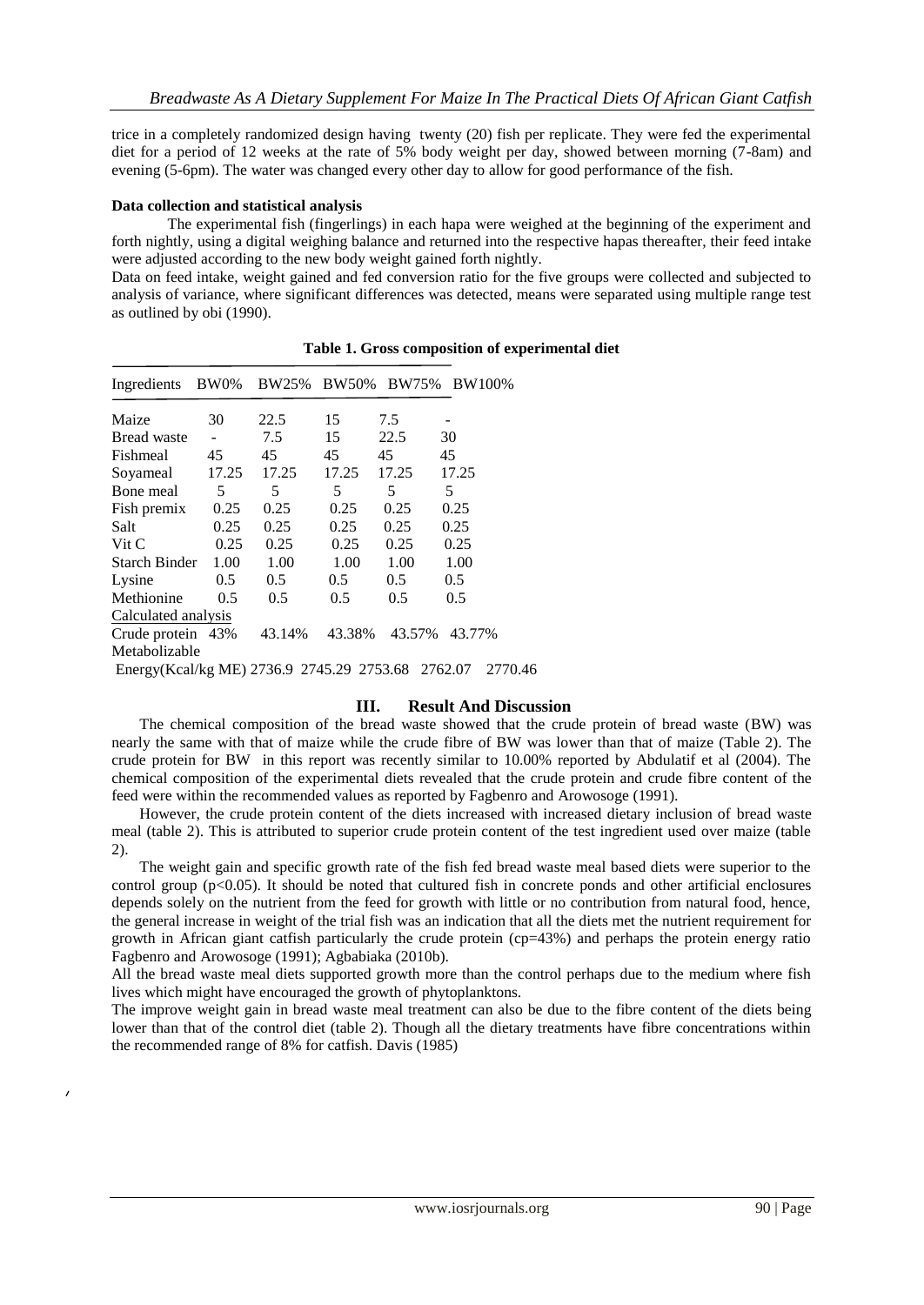| Parameters maize bread 0% 25% 50% 75% 100%             | Waste                                  |  |  |     |  |
|--------------------------------------------------------|----------------------------------------|--|--|-----|--|
| Dry matter 97.40 97.90 96.00 96.20 96.10 96.25 96.15   |                                        |  |  |     |  |
| Crude protein 10 12.6 42.99 43.15 43.35 43.58 43.79    |                                        |  |  |     |  |
| Crude fibre 6.5 4.85 3.06 2.93 2.81 2.69 2.57          |                                        |  |  |     |  |
| Ether Extract 5 7.2 6.14 6.3 6.47 6.63                 |                                        |  |  | 6.8 |  |
| Ash                                                    | 7.5 10.25 9.21 11.48 11.48 11.69 11.90 |  |  |     |  |
| Nitrogen Free                                          |                                        |  |  |     |  |
| Extract(NFE) 70.10 65.42 64.00 63.20 63.00 62.40 62.10 |                                        |  |  |     |  |

**Table 2: Determined proximate composition of the maize ,bread waste and experimental diets**

#### **Table 3: Performance characteristics of fish fed different levels of Dietary bread waste meal (0 – 12)wks**

| <b>Parameter</b>                                     |   | Treatment diets $(\% )$ |      |      |       |  |  |  |
|------------------------------------------------------|---|-------------------------|------|------|-------|--|--|--|
|                                                      | 0 | 25                      | 50   | 75   | 100   |  |  |  |
| Initial weight(g) $5.2$ $5.2$ $5.2$                  |   |                         |      | 5.2  | 5.2   |  |  |  |
| Final weight(g) 134.58 135.76 135.90 136.10          |   |                         |      |      | 136.9 |  |  |  |
| Weight gain(g) 129.38b 130.56b 130.7b 130.9a 131.7a  |   |                         |      |      |       |  |  |  |
| Total feed intake(g) $41.8b$ 46.6b 74.6a 83.6a       |   |                         |      |      | 86.6a |  |  |  |
| Mean growth rate(g) $1.54$ $1.55$ $1.56$ $1.56$      |   |                         |      |      | 1.57  |  |  |  |
| Feed conversion ratio 0.32a 0.36a 0.57ab 0.64b 0.66b |   |                         |      |      |       |  |  |  |
| Mortality rate $2.00$ 0.40                           |   |                         | 0.20 | 0.00 | 0.00  |  |  |  |

ab means with same superscript within rows are not significantly (p>0.05) different.

Bright S.O (1996) and Kehinde A.J (2009) reported better utilization of cassava peels by African giant snail, which was in agreement with the findings of Omole et al (2004) when snails were fed bread waste meal.

The feed intake of the trial fish is directly proportional to the dietary level of the bread waste meal. It has been reported that feed intake of the monogastrics including fishes is a function of the dietary energy, that is animals will continue to eat until the energy requirement is met Esonu (2000).

It could be observed also that all the diets containing bread waste meal were lower in concentration of Nitrogen free extract, lipid and crude fibre which are main source of dietary energy, relative to the control(maize) diet. This might have been a major significant factor responsible for higher feed intake by the fish fed the test diets (table 3). This is in agreement with the finding of Vantsawa et al (2008) that energy content of feed/diet is inversely proportional to the feed intake, which was also observed when maize offals was fed to laying chickens. The overall low mortality recorded from this study showed that the physiochemical parameters of the pond water was not adversely affected by the bread waste meal and are within the recommended ranges for catfish fingerlings Boyd (1979).

#### **IV. Conclusion**

This study has shown that bread waste meal diet can be utilized by African giant catfish, hence, can replace the more expensive maize, thereby, reducing the cost of production and control environmental filth associated with bread waste in Nigeria. The best conversion ratio was reported in the control group(0%) with the value of 0.32 whil the poorest value of 0.66 was obtained from fish fed 100% bread waste diet. There was no significant difference (p>0.05) among the treatment group.

#### **Reference**

- [1]. **Abdulatif. A, Salah. M , AL- Tulaihna, Hutail. A (2004).** Nutritional Evaluation of dried Bakery ProductPakistan Journal of Nutrition 3(5) 294 - 299.
- **[2]. Ademiji .C.A. (2005).** Performance and Carcass characteristics of broiler Chicken fed high fibre sunflower Seed cake diet. Nigeria Journal of Animal production.
- [3]. **Agbabiaka L.A (2010b):** Evaluation of Some underutilized protein feedstuff In diets of *clarias gariepinus* finger-Lings. International Journal of Tropical Agric and Food system 4(1): 10 – 12.
- [4]. **Ani, A.O and A.V.Okorie (2005):** The Effect of graded levels of dehulled and cooked castor oil bean meal on performance of broiler starters. Nigeria Journal of Animal production 32: 54 60
- [5]. **A.O.A.C (1995):** Association of official Analytical Chemist, Official Method of Analysis (16™ed). Holder and Stoughton London .pp.16 – 18.
- [6]. **Babatunde B.B, R.A. Hamzat and O.O Ademiji (2001):** Replacement value of kolanut husk meal for maize in rabbit diets. Tropical Journal of Animal Science 4 (2) 127-133
- [7]. **Boyd C.E (1979).** Water quality in warm water fish ponds. Auburn University Alabama Agric Experimental Station 359pp.